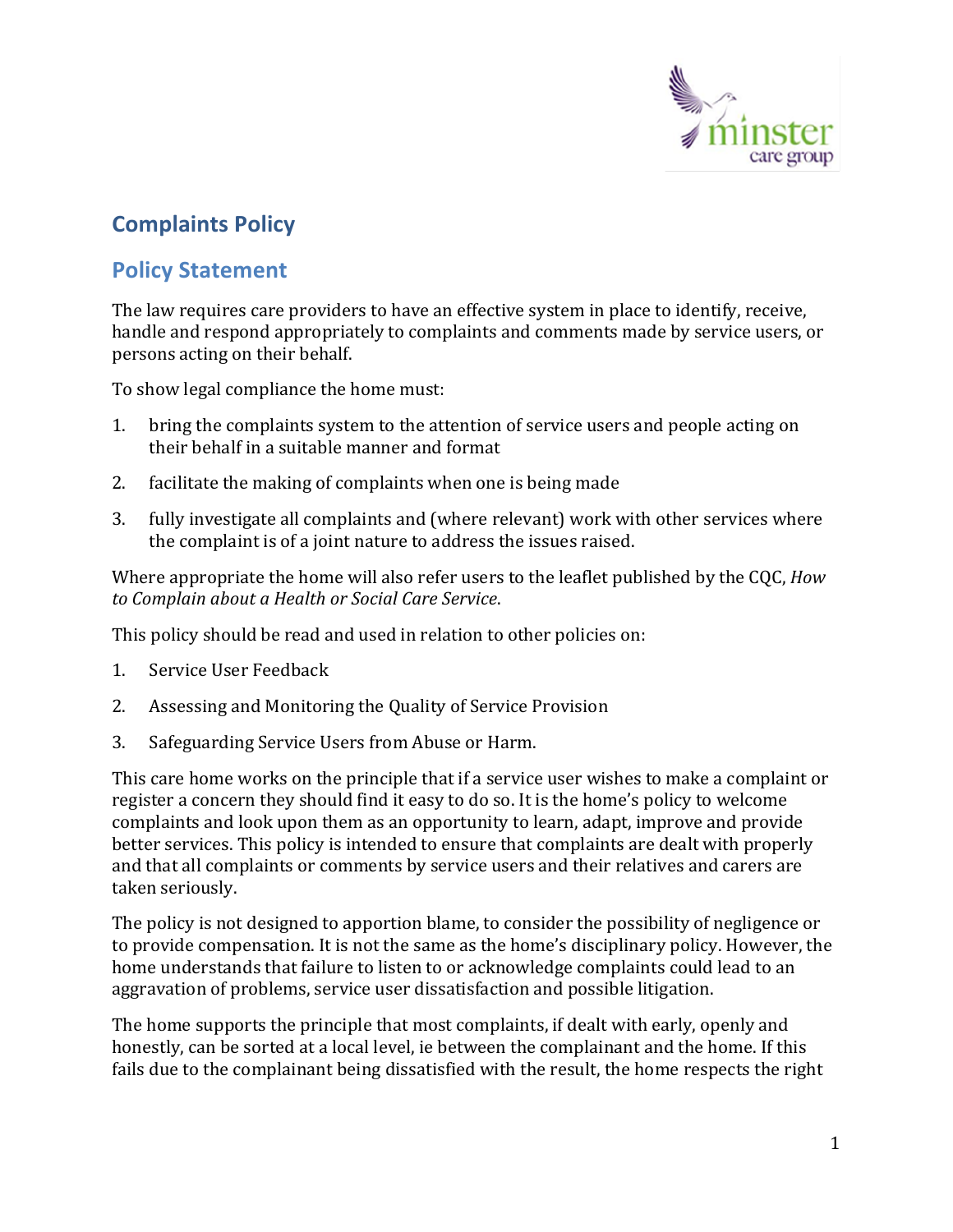

of the complainant to take the complaint to the next stage by seeking a review with the relevant reviewing body of how the complaint was addressed.

The aim is always to make sure that the complaints procedure is properly and effectively implemented and that service users feel confident that their complaints and worries are listened to and acted upon promptly and fairly.

## **Principles of Complaints Handling**

- 1. Service users, their representatives and carers are always made aware of how to complain and that the home provides easy-to-use opportunities for them to register their complaints.
- 2. A named person is always responsible for the administration of the procedure.
- 3. Every written complaint is acknowledged within two working days.
- 4. Investigations into written complaints are held within 28 days.
- 5. All complaints are responded to in writing by the home.
- 6. Complaints are dealt with promptly, fairly and sensitively with due regard to the upset and worry that they can cause to service users and those against whom the complaint has been made.
- 7. The home recognises national guidance on complaints handling, which uses a three stage model of:
	- 1. local resolution
	- 2. complaints review and
	- 3. independent external adjudication by Local Government Ombudsman, Health Service Ombudsman or through the Independent Healthcare Advisory Services (IHAS).
- 8. The person to whom complaints should be made is \_\_\_\_\_\_\_\_\_\_\_\_\_\_\_\_\_\_\_\_\_\_\_\_\_\_\_\_. (provide a named person or complaints manager).

## **The Complaints Procedure**

#### **Stage one: local resolution**

The home works on the basis that wherever possible, complaints are best dealt with directly with the service users by its staff and management, who will arrange for the appropriate enquiries to be made in line with the nature of the complaint. This can involve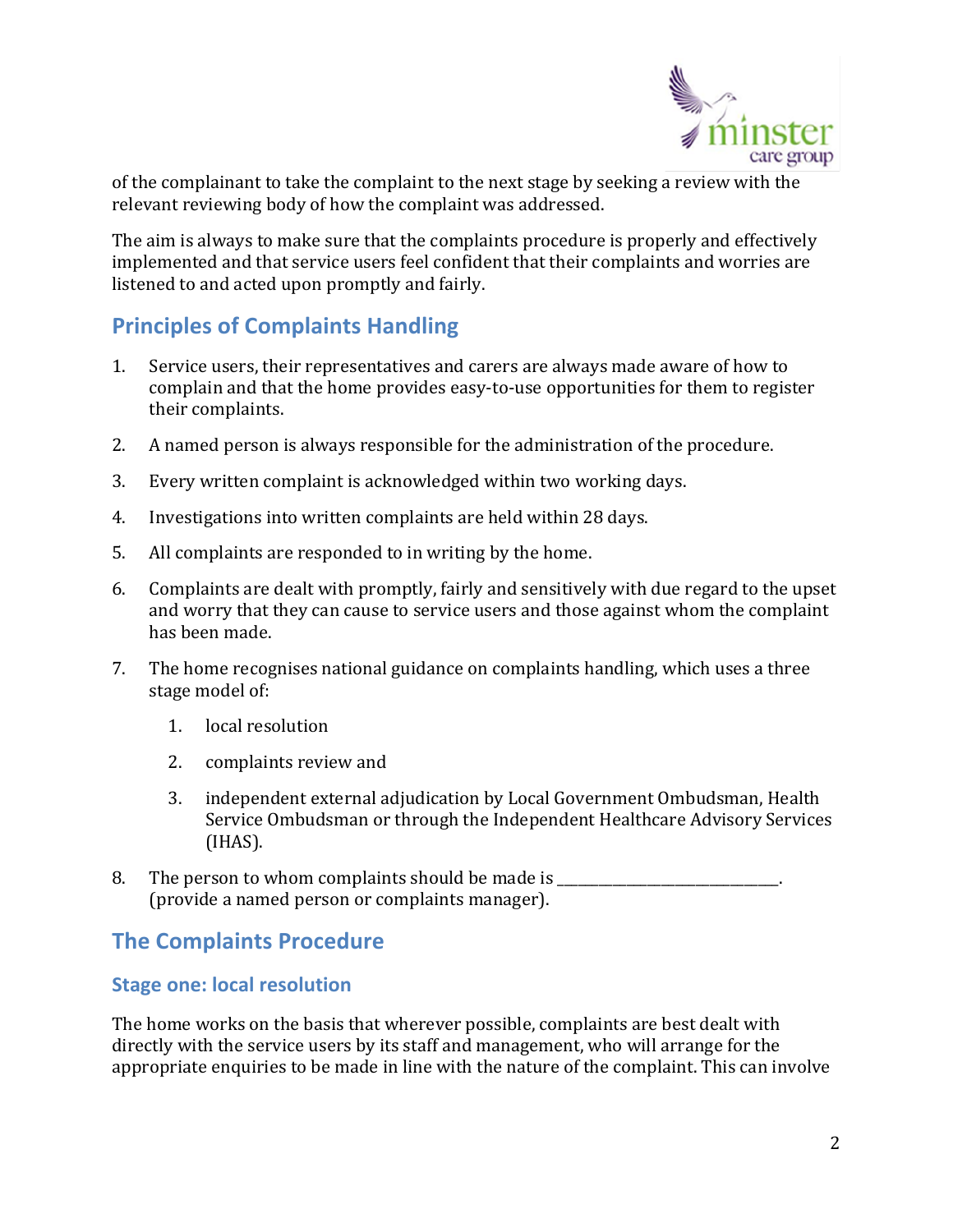

using an independent investigator as appropriate or if the complaint raises a safeguarding matter a referral to the local safeguarding adults authority.

#### **Stage two: complaints review**

In line with national guidance the home then recognises that if the complaint is still not resolved, the complainant has a right to take their complaint to the body responsible for the commissioning of the service eg local authority and / or health service (again depending on the nature of the complaint and type of service involved).

#### **Stage three: independent external adjudication**

If complainants are still dissatisfied with the management and outcome of their complaint the home is aware that they can refer the matter to Local Government Ombudsman / Health Service Ombudsman / in respect of some private health care providers through the Independent Healthcare Advisory Services (IHAS) for external independent adjudication.

#### **Role of the Care Quality Commission**

The home makes its users aware that the Care Quality Commission does not investigate any complaint directly, but it welcomes hearing about any concerns. It accordingly provides users with information about how to contact the CQC by referring them to the CQC's leaflet "How to Complain about a Health or Social Care Service" (July 2013)", (available on the CQC website).

The home also sends to the CQC any information about complaints requested or required as part of CQC's compliance reviewing policy.

#### **Safeguarding Issues**

In the event of the complaint involving alleged abuse or a suspicion that abuse has occurred, the home refers the matter immediately to the local safeguarding adults authority, which will usually call a strategy meeting to decide on the actions to be taken next. This could entail an assessment of the allegation by a member of the Safeguarding Authority team. (See the Safeguarding Service Users from Abuse or Harm policy.)

### **Verbal Complaints**

The home adopts the following procedures for responding to complaints and concerns made verbally to staff or to the home's managers.

- 1. All verbal complaints, no matter how seemingly unimportant, are taken seriously.
- 2. Front-line care staff who receive a verbal complaint are instructed to address the problem straight away.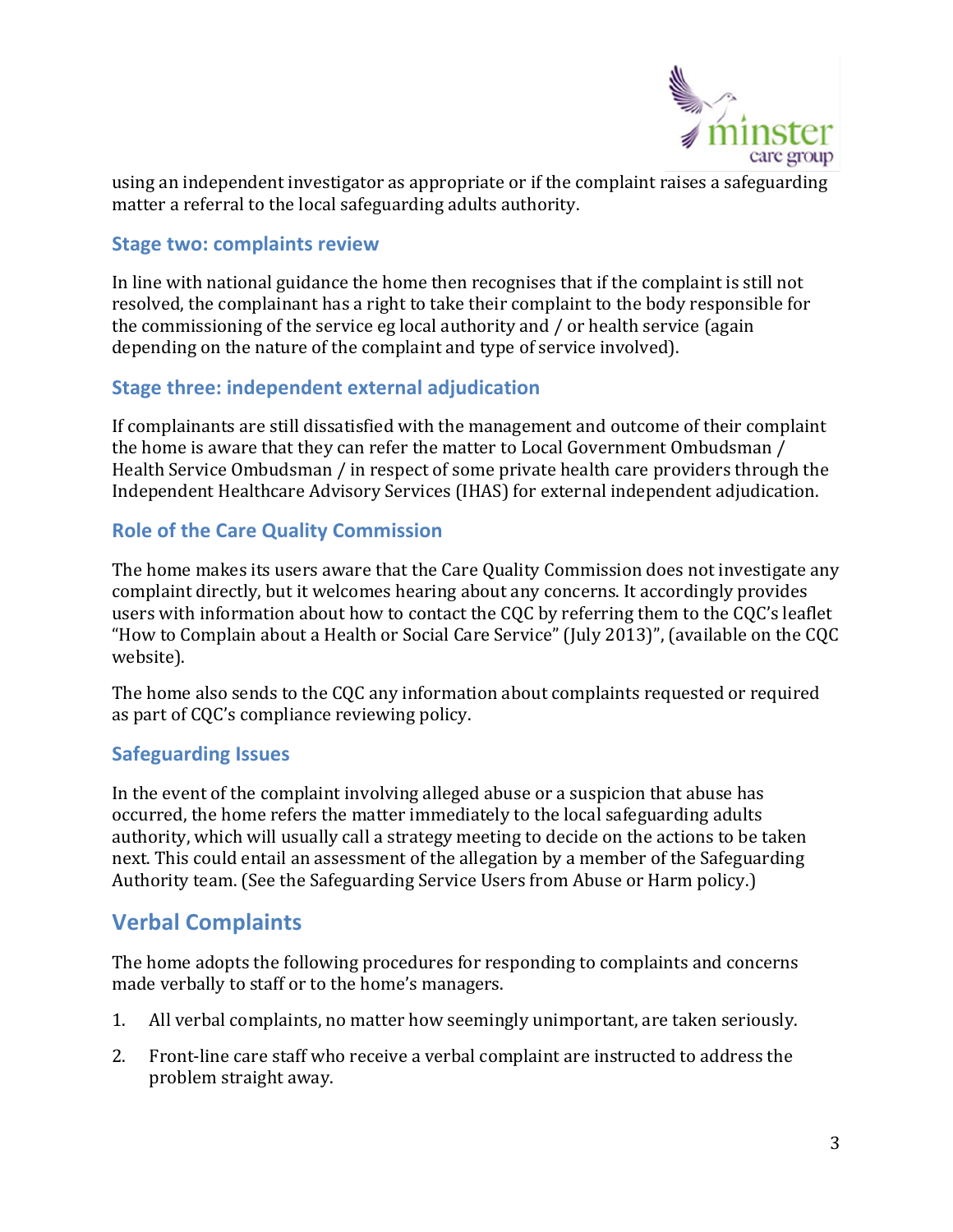

- 3. If staff cannot solve the problem immediately they should offer to get the manager to deal with the problem.
- 4. All contact with the complainant should be polite, courteous and sympathetic. There is nothing to be gained by staff adopting a defensive or aggressive attitude.
- 5. At all times staff should remain calm and respectful.
- 6. Staff should not make excuses or blame other staff.
- 7. If the complaint is being made on behalf of the service user by an advocate it must first be verified that the person has permission to speak for the service user, especially if confidential information is involved. It is very easy to assume that the advocate has the right or power to act for the service user when they may not. If in doubt it should be assumed that the service user's explicit permission is needed prior to discussing the complaint with the advocate.
- 8. After talking the problem through, the manager or the member of staff dealing with the complaint will suggest a course of action to resolve the complaint. If this course of action is acceptable then the member of staff will clarify the agreement with the complainant and agree a way in which the results of the complaint will be communicated to the complainant (ie through another meeting or by letter).
- 9. If the suggested plan of action is not acceptable to the complainant then the member of staff or manager will ask the complainant to put their complaint in writing and give them a copy of the home's complaints procedure.
- 10. Details of all verbal complaints are recorded in the complaints book by the staff or managers who receive the complaint and on the individual's care records with information on how a specific matter was addressed.

### **Written Complaints**

The home adopts the following procedures for responding to written complaints.

#### **Preliminary steps**

- 1. When a complaint is received in writing it is passed on to a named person / complaints manager who records it in the complaints book and sends an acknowledgment letter within two working days, which describes the procedure to be followed.
- 2. The complaints manager / a named person deals with the complaint throughout the process.
- 3. If necessary, further details are obtained from the complainant. If the complaint is not made by the service user but on the service user's behalf, then consent of the service user, preferably in writing, is obtained from the complainant.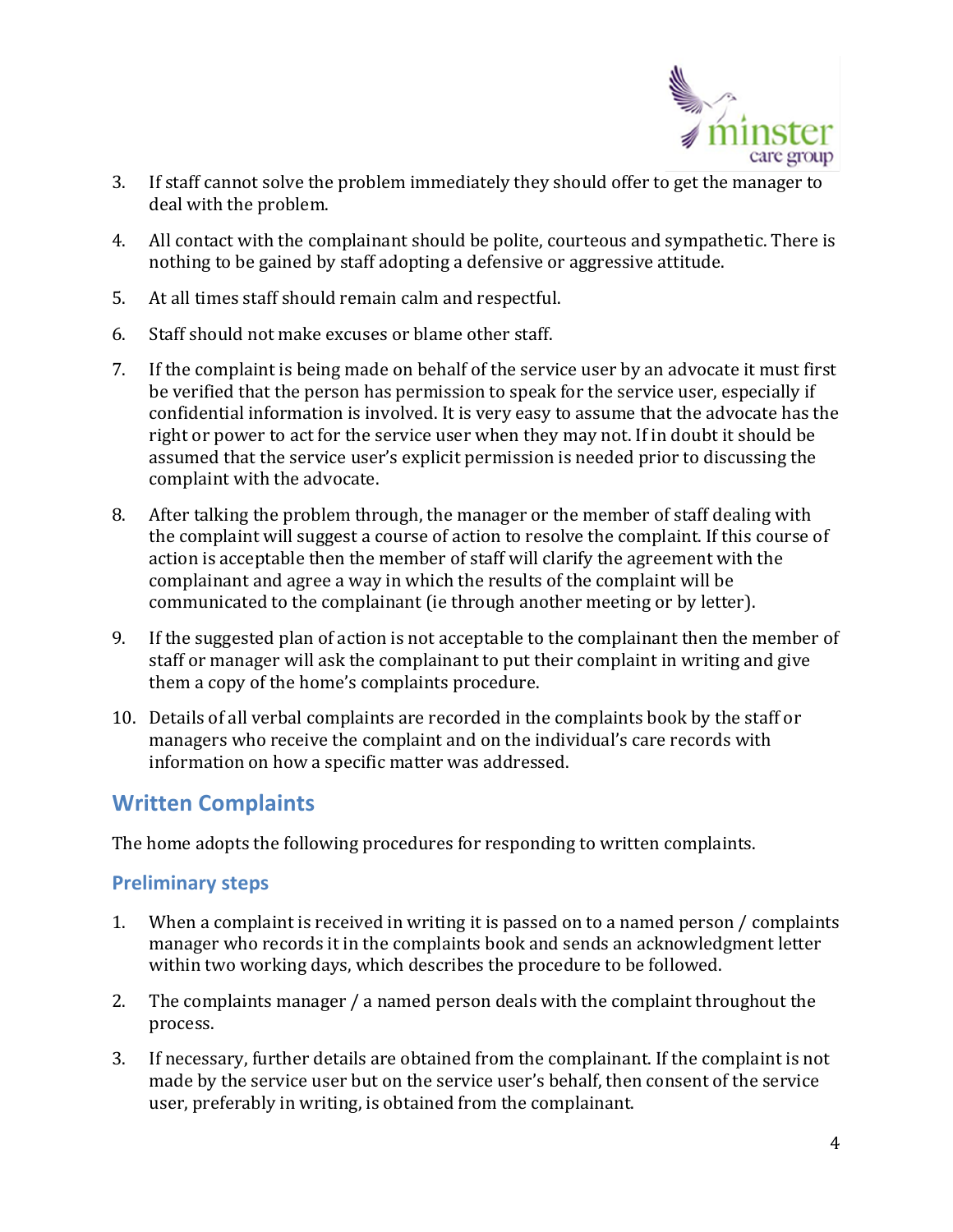

- 4. If the complaint raises potentially serious matters, advice will be sought from a legal advisor. If legal action is taken at this stage any investigation under the complaints procedure should cease immediately pending the outcome of the legal intervention.
- 5. A complainant, who is not prepared to have the investigation conducted by the care home or its parent organisation or is dissatisfied with the agency's response to the complaint is advised to contact the organisation or organisations responsible for commissioning their services (local authority / and or health service) for a review of their complaint.
- 6. The complainant then has the option of taking the matter to independent external adjudication and will be referred to the information provided by the CQC in its leaflet "How to Complain about a Health or Care Service" (July 2013)

#### **Investigation of the Complaint**

- 1. Immediately on receipt of a written complaint the home will launch an investigation and aims within 28 days to provide a full explanation to the complainant, either in writing or by arranging a meeting with the individuals concerned.
- 2. If the issues are too complex to complete the investigation within 28 days, the complainant will be informed of any delay and the reason for the delay.

#### **Meeting**

- 1. If a meeting is arranged the complainant is advised that they may, if they wish, bring a friend or relative or a representative such as an advocate.
- 2. At the meeting a detailed explanation of the results of the investigation is given and an apology if it is deemed appropriate (apologising for what has happened need not be an admission of liability).
- 3. Such a meeting gives the organisation the opportunity to show the complainant that the matter has been taken seriously and has been thoroughly investigated.

#### **Follow-up action**

- 1. After the meeting, or if the complainant does not want a meeting, a written account of the investigation is sent to the complainant.
- 2. This includes details of how to take the complaint to the next stage if the complainant is not satisfied with the outcome.
- 3. The outcomes of the investigation and the meeting are recorded in the complaints book and any shortcomings in procedures are identified and acted upon.